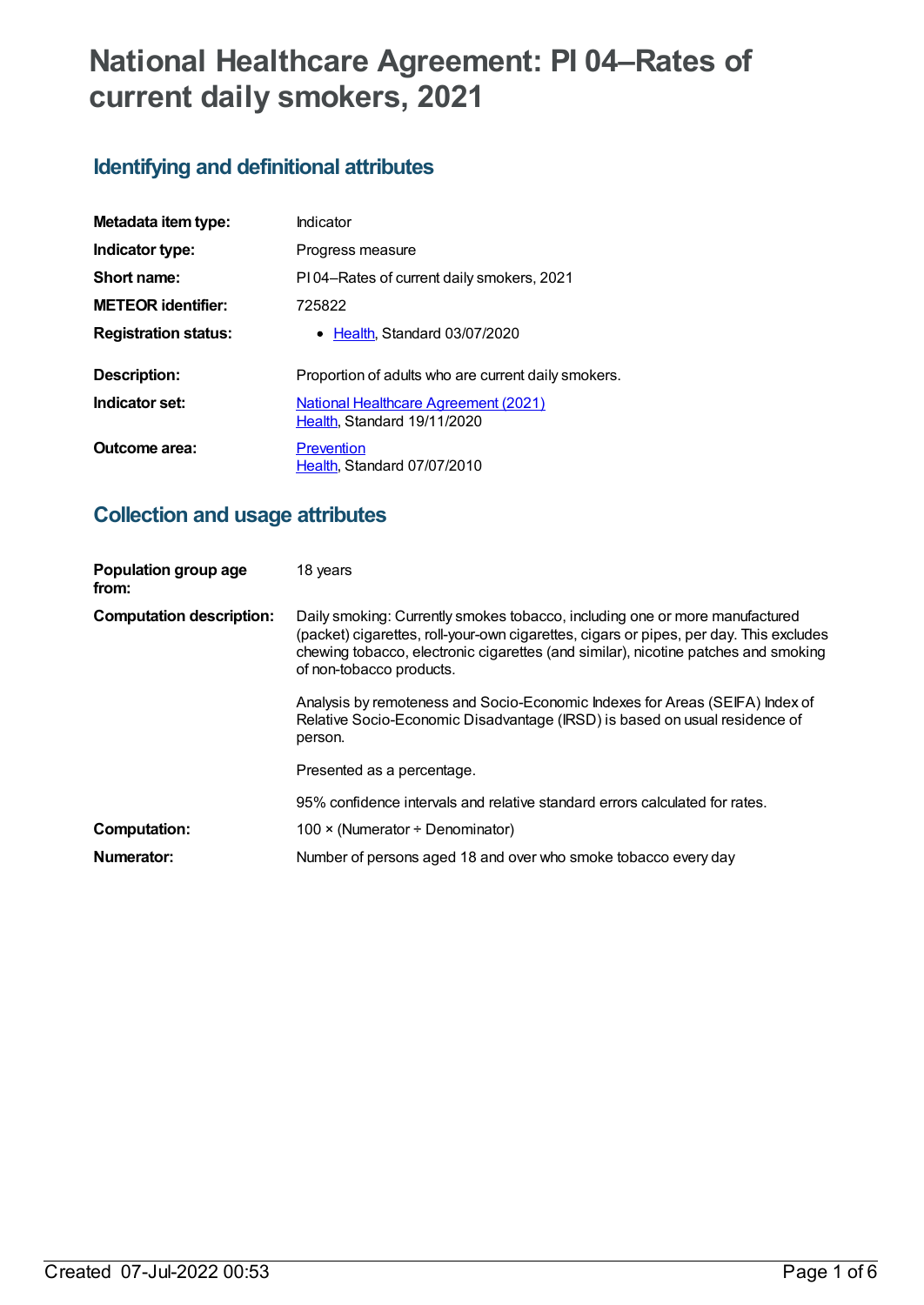#### **Data Element**

Person—age

**Data Source**

ABS 2018-19 National [Aboriginal](https://meteor.aihw.gov.au/content/719848) and Torres Strait Islander Health Survey (NATSIHS)

**Guide for use**

Data source type: Survey

#### **Data Element / Data Set**

#### **Data Element**

Person—tobacco smoking status

#### **Data Source**

ABS 2018-19 National [Aboriginal](https://meteor.aihw.gov.au/content/719848) and Torres Strait Islander Health Survey (NATSIHS)

**Guide for use**

Data source type: Survey

#### **Data Element / Data Set**

**Data Element**

Person—age

**Data Source**

ABS 2017-18 National Health Survey (NHS) and Survey of Income and Housing (SIH) pooled data set (NHIH)

#### **Guide for use**

Data source type: Survey

### **Data Element / Data Set**

#### **Data Element**

Person—tobacco smoking status

#### **Data Source**

ABS 2017-18 National Health Survey (NHS) and Survey of Income and Housing (SIH) pooled data set (NHIH)

#### **Guide for use**

Data source type: Survey

**Denominator:** Population aged 18 and over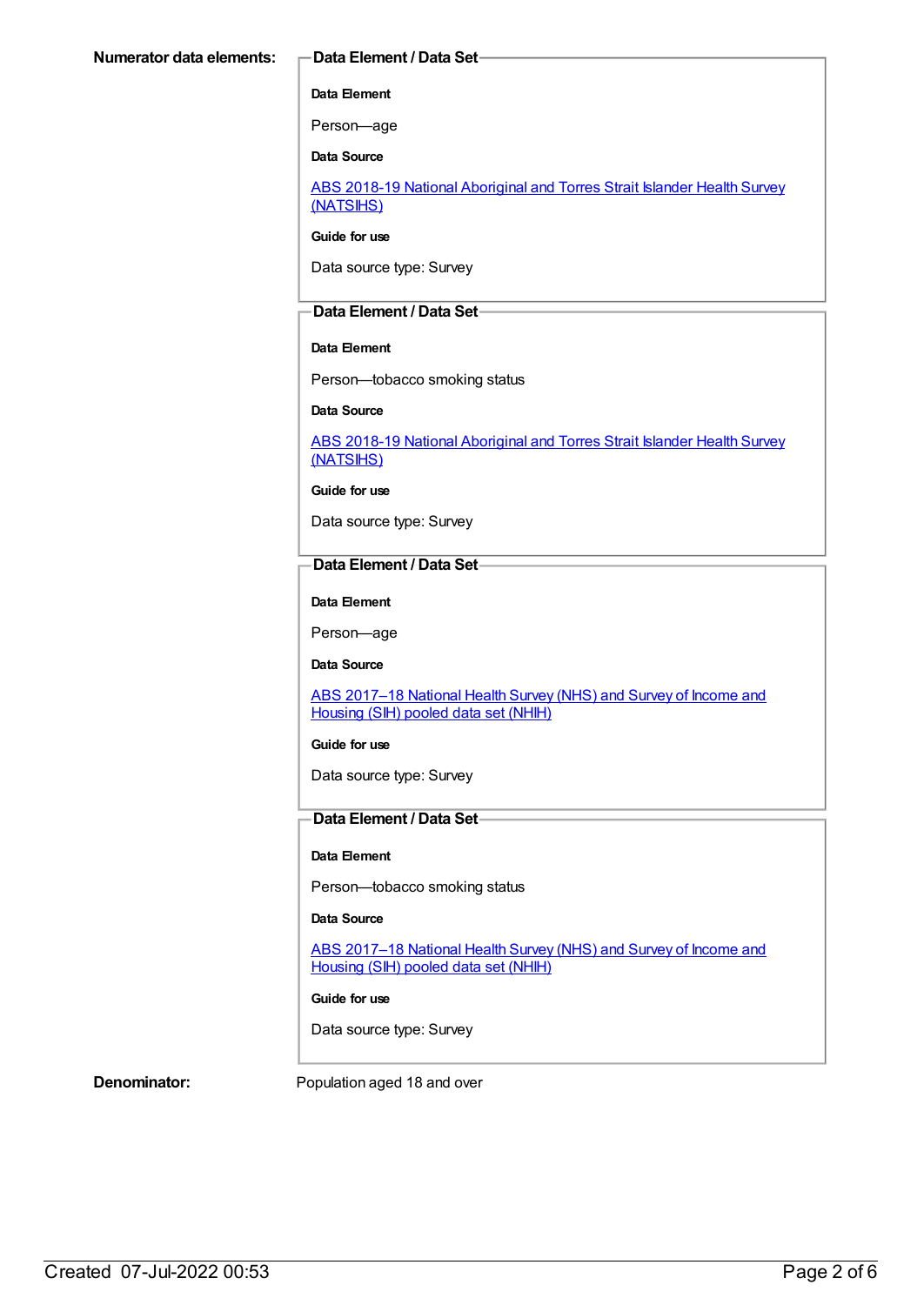## **Denominator data elements: Data Element / Data Set Data Element** Person—age **Data Source** ABS 2018-19 National [Aboriginal](https://meteor.aihw.gov.au/content/719848) and Torres Strait Islander Health Survey (NATSIHS) **Guide for use** Data source type: Survey **Data Element / Data Set Data Element** Person—age **Data Source** ABS 2017-18 National Health Survey (NHS) and Survey of Income and Housing (SIH) pooled data set (NHIH) **Guide for use** Data source type: Survey **Data Element / Data Set Data Element** Person—Indigenous status **Data Source** ABS [2017–18](https://meteor.aihw.gov.au/content/724604) National Health Survey (NHS) and Survey of Income and Housing (SIH) pooled data set (NHIH) **Guide for use** Data source type: Survey **Disaggregation:** State and territory, by: • sex by age (not reported) • Indigenous status remoteness (Australian Statistical Geography Standard (ASGS) 2016 Remoteness Structure) 2016 SEIFA IRSD quintiles (not reported) • disability status (not reported) Nationally, by: • remoteness (ASGS 2016 Remoteness Structure) sex by remoteness (ASGS 2016 Remoteness Structure) (not reported) • 2016 SEIFA IRSD deciles (not reported) • remoteness (ASGS 2016 Remoteness Structure) by 2016 SEIFA IRSD deciles (not reported) Some disaggregations may result in numbers too small for publication. **Disaggregation data elements: Data Element / Data Set Data Element** Person—area of usual residence

**Data Source**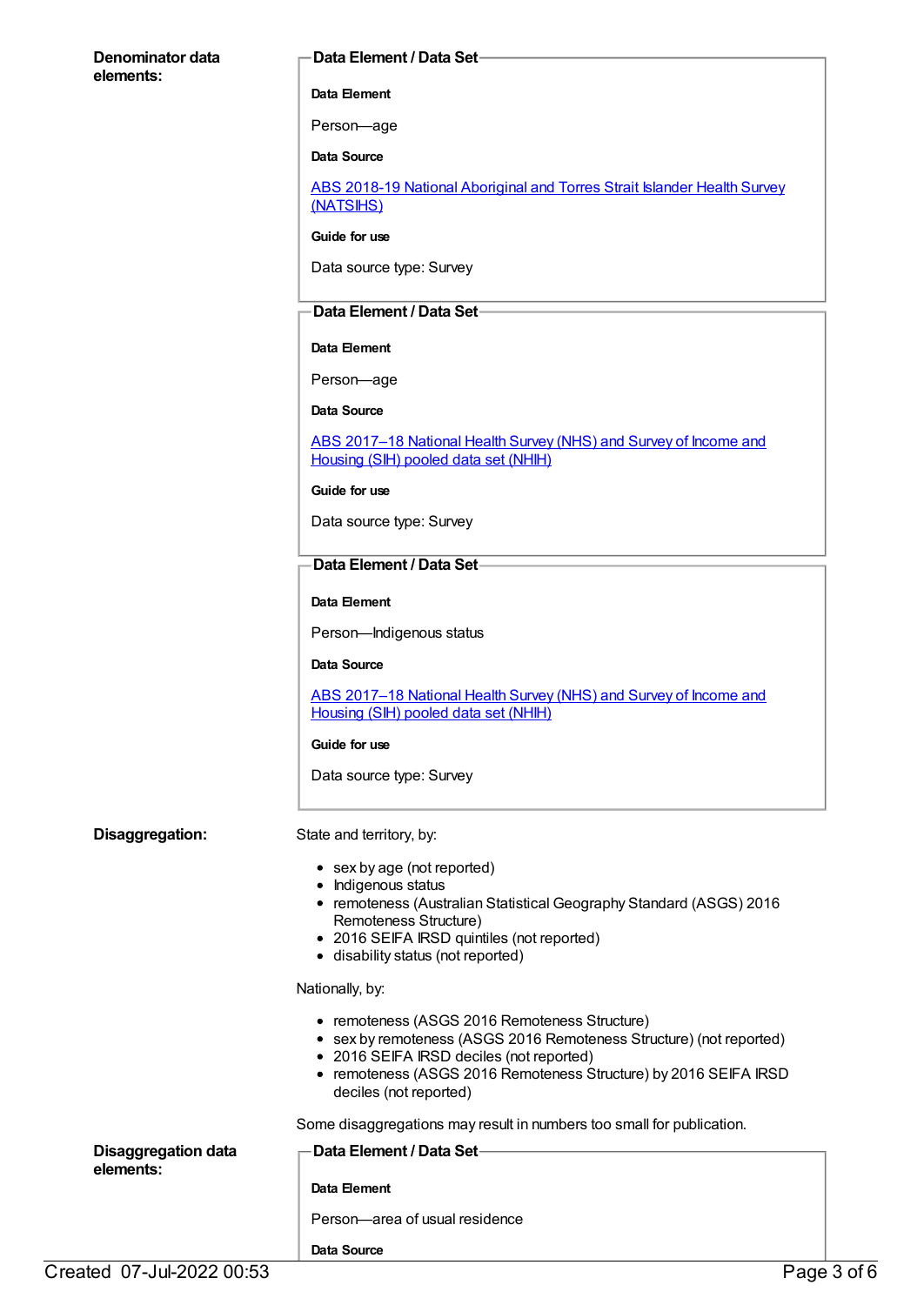#### ABS 2018-19 National [Aboriginal](https://meteor.aihw.gov.au/content/719848) and Torres Strait Islander Health Survey (NATSIHS)

#### **Guide for use**

Data source type: Survey Used for disaggregation by state/territory

### **Data Element / Data Set**

#### **Data Element**

Person—age

#### **Data Source**

ABS 2017-18 National Health Survey (NHS) and Survey of Income and Housing (SIH) pooled data set (NHIH)

#### **Guide for use**

Data source type: Survey

#### **Data Element / Data Set**

#### **Data Element**

Person—area of usual residence

#### **Data Source**

ABS [2017–18](https://meteor.aihw.gov.au/content/724604) National Health Survey (NHS) and Survey of Income and Housing (SIH) pooled data set (NHIH)

#### **Guide for use**

Data source type: Survey Used for disaggregation by state/territory, remoteness and SEIFA IRSD

#### **Data Element / Data Set**

#### **Data Element**

Person—disability status

#### **Data Source**

ABS 2017-18 National Health Survey (NHS) and Survey of Income and Housing (SIH) pooled data set (NHIH)

#### **Guide for use**

Data source type: Survey

### **Data Element / Data Set**

#### **Data Element**

Person—sex

#### **Data Source**

ABS 2017-18 National Health Survey (NHS) and Survey of Income and Housing (SIH) pooled data set (NHIH)

#### **Guide for use**

Data source type: Survey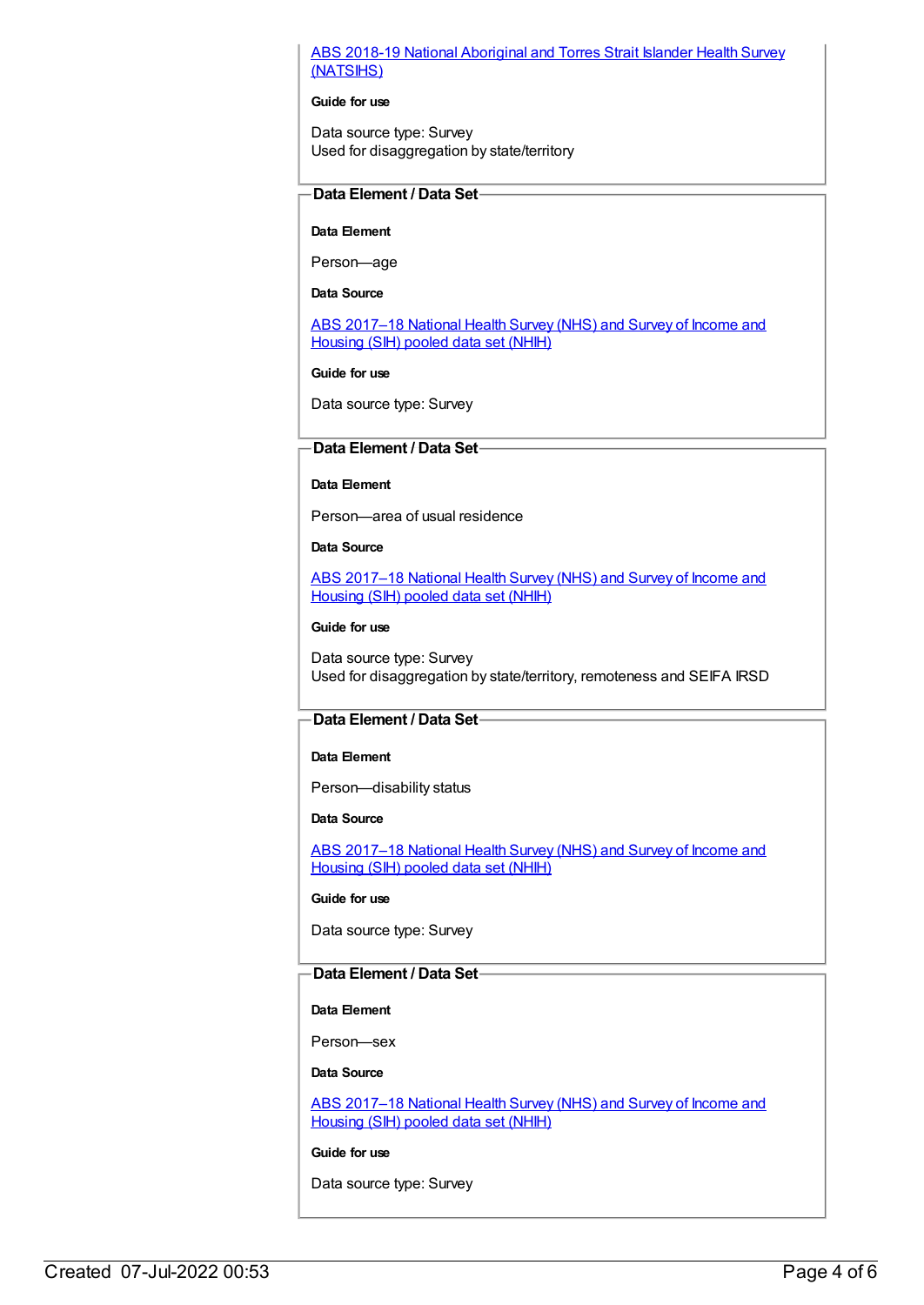**Comments:** Most recent data available for 2021 National Healthcare Agreement performance reporting: 2017–18 (total population, non-Indigenous: NHIH); 2018–19 (Indigenous only: NATSIHS).

NO NEW DATA FOR 2021 REPORTING.

National Aboriginal and Torres Strait Islander Health Survey (NATSIHS) or National Aboriginal and Torres Strait Islander Social Survey (NATSISS) data may be used for analysis dependent upon which survey is most recent.

Data for non-Indigenous people are from a pooled data set — the NHIH. For the 2017–18 NHS cycle, the smoking questionnaire module was used in both the NHS and the 2017–18 SIH to produce a larger sample size for more accurate smoker status estimates.

While the NHIH was a national sample, the sample size for the Indigenous population was too small to allow for reliable estimates for the Indigenous population. Thus, for Indigenous and non-Indigenous comparisons, data for the non-Indigenous population are obtained from the NHIH (2017–18) while data for the Indigenous population are obtained from the NATSIHS (2018–19). The non-Indigenous data are obtained by subtracting information pertaining to the Indigenous population from the NHIH.

## **Representational attributes**

| Percentage |
|------------|
| Real       |
| Person     |
| N[NN].N    |
|            |

## **Indicator conceptual framework**

| Framework and | <b>Health behaviours</b> |
|---------------|--------------------------|
| dimensions:   |                          |

### **Data source attributes**

**Data sources: Data Source**

ABS 2018-19 National [Aboriginal](https://meteor.aihw.gov.au/content/719848) and Torres Strait Islander Health Survey (NATSIHS)

#### **Frequency**

**Data custodian**

Australian Bureau of Statistics

#### **Data Source**

ABS [2017–18](https://meteor.aihw.gov.au/content/724604) National Health Survey (NHS) and Survey of Income and Housing (SIH) pooled data set (NHIH)

**Frequency**

**Data custodian**

Australian Bureau of Statistics

## **Accountability attributes**

| <b>Reporting requirements:</b> | National Healthcare Agreement          |
|--------------------------------|----------------------------------------|
| Organisation responsible       | <b>Australian Bureau of Statistics</b> |
| for providing data:            |                                        |